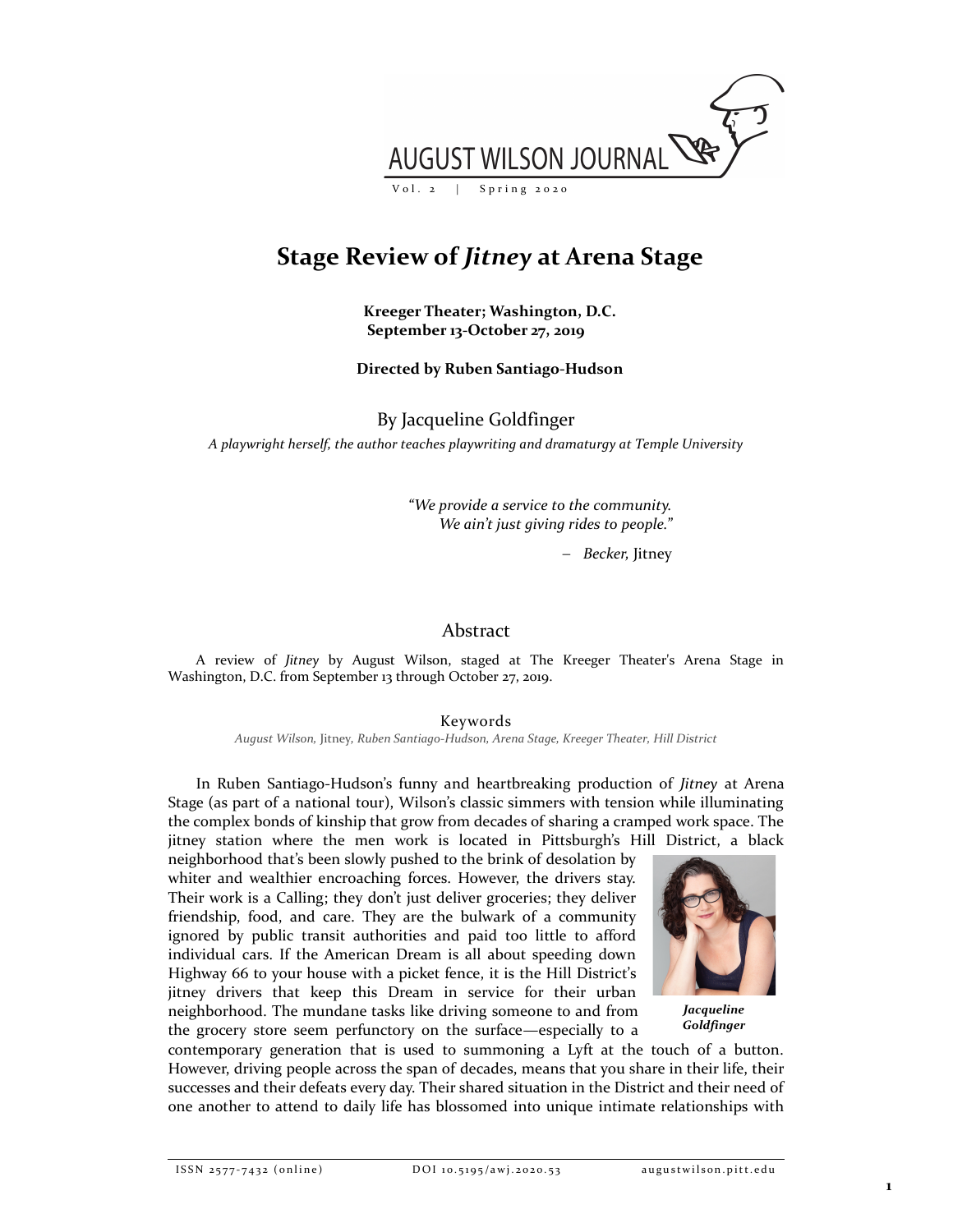#### $Vol. 2$  | Spring 2020

drivers dedicated to certain riders, and riders to drivers. These relationships have been complicated, as have the drivers' lives, by external forces like gentrification and internal forces like a stagnant local business community that has not kept up with the times.

While steeped in American Black culture of the 1970s, the production resonated deeply with a wide swath of the country that is experiencing removal from their homes and splintering of their communities for the "greater good" today. Whether forced to relocate due to gentrification, the building of a highway system, or other such project, the American capitalist tradition of ripping communities apart in the name of "progress"—which is often coded language for "wealthier people want to be here now"—is alive and well. This stark reality gives the national tour of *Jitney* a dual purpose of both entertaining and reminding us of the stories of real people behind the headlines of urban renewal. Santiago-Hudson's choice to steep us in the vivid emotional life of the characters rather than strenuously favor the social and political themes, honors Wilson's legacy of People First Theater.

Wilson had significant statements to make on society, culture, and the American experience, yet he always prioritized the full humanity of his characters over bullhorn-andbanner declarations—and Santiago-Hudson deftly maintains this tradition. For example, while there was a window in the jitney station that provided a cloudy view of the outside world, the heart of the station—the couch and chairs where the community gathers to sit and talk—were center stage. In addition, Becker's desk, the emblem of the "business" of the station, was pushed into a deep corner, so that the couch, chairs and drivers had ample room to stretch, breathe, and talk. The external elements were literally pushed aside, to make room for the emotional and spiritual ones. In addition, Santiago-Hudson directed his actors to lean into the conversations revolving around both personal relationships and how the personal relationships are being shaped by outside forces, like the downward spiraling economy of the neighborhood. But all straight business talk was delivered quickly, occasionally almost as an aside, consistently directing attention back to the humanity of the story, rather than the political and economic histrionics. While the outside forces exerting pressure on the jitney station were clear, the hearts and souls of the characters were center stage.

Santiago-Hudson's superb production, anchored by the steadfast Becker, played with a gorgeous fragility and daunting grace by Steven Anthony Jones, capitalizes on the keen and well-observed humor of Wilson's play. For example, in Becker's strained relationship with his son, no matter how tense, Jones always managed to find a point of connection, often in a moment of humor, that reminded of us of the hope and love that has been overrun by dusty layers of contention, but that still might fully surface one day. There was a "hope against hope" mentally deftly underlying Jones' performance. This stroke of genius helped us—an audience removed from those events in Pittsburgh's Hill District by 50 years—to connect deeply with the characters early on through laughter and the ineffably recognizable bonds of family even if the surroundings and slang are unfamiliar. As we synced with the heartbeat of Wilson's characters—played by a brilliant ensemble cast—the production maintained the important specificity of a Black American Urban Experience but also cracked open wider questions that we all connect with regarding ownership, definitions of home, and how the disruption of displaced communities has negative reverberations throughout society with a net negative for us all—despite the elusive promises of "greater goods" to come.

Often well-meaning productions, when dealing with difficult subjects that inspire revolt, become diatribes for or against a subject. Thankfully, Santiago-Hudson's production did not fall into that trap. David Gallo's smart set design made immediately clear that the focus of the play's story was the people, not the outside world swirling around them. Once the play began, the actors electrified the room. By freeing the actors from the long-standing American theatrical convention of trying to make every word of dialogue clear and understood, the director and performers thoughtfully overlapped dialogue and brought a rhythm to a piece which—much like opera--demands to be felt and understood beyond the